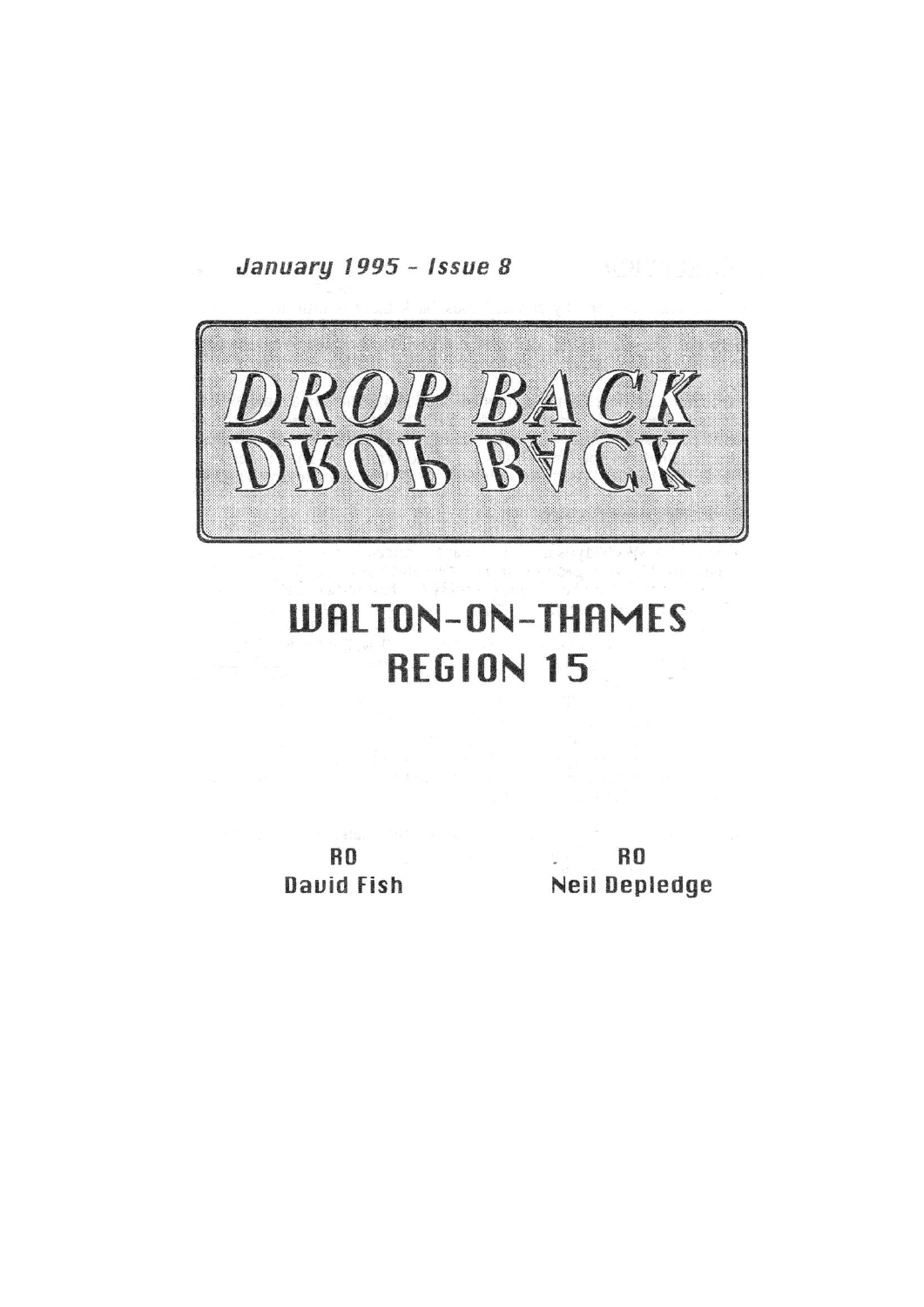#### **Introduction**

Another year has gone by and as I look back there is little to tell. My fishing time has been seriously curtailed due to family commitments. Although I had some good fish from Loch Lomond in May there was very little else.

The region has once again continued with about the same number of members. Each year we lose some and gain some, but we have put ourselves about as usual. We supported both the Foster an Angler matches and I think most people know the name of the Walton on Thames region. Robbie 'the badge' Woodford is toying with idea of a 'Region 15 ON TOUR' T - shirt. We have had a few more fish-ins this year, which Neil has scribbled about elsewhere.

As no doubt everybody is aware, we have changed venues yet again and our new home is very good, central heating plus the bonus of cheap beer, a vast improvement on before and probably our best so far. Let's hope this will be a long arrangement. We have had a few varied speakers this year, all well attended. We also tried the tackle sale idea which was not so successful.

What for the future? There are a few ideas in the pipeline, we are contemplating a monthly raffle (Robbie's brainchild to get more cash into the club's funds). In addition to the regular fish-ins, a trip to Slapton Ley in Devon is being arranged for early in April and as usual the hardy boys will be off to Scotland in May. If you want to know more about these, talk to the idiot standing at the front each month.

We will also be attending the Foster an Angler matches. A day at Old Bury Hill after Zander has been muted. If you have any ideas or suggestions please let us know.

Other things that happened this year behind the scenes. We helped with a couple of pike teach-ins, we are currently helping fight a proposed pike cull on the Basingstoke canal. We have done some major work on the Foster an Angler mini-bus. A special thank-you to Rob Allen, Big John, Neil Depledge and Steve Fitzwater for their help in this.

I think that's all from me, tight lines for '95.

*Dave Fish*

# **Andy's Angle**

Since Neil has so rashly encouraged contributions to Drop back I have been tempted to offer this article in the hope that it may be acceptable for publication and be of some interest to the readership.

I would like to start by saying how much I have enjoyed belonging to the Walton on Thames branch of the PAC over the last two seasons and appreciate the efforts of people like Dave and Neil who, through hard work, make the whole thing possible. Being a member of Region 15 has meant that I have fished waters that I would have never cast a line to and given me the opportunity to meet other folk blighted with the same affliction as I.

My name is Andy Longfellow and at 42 years of age I have been a keen pike angler for about 11 years and am a little ashamed to admit that I am still in search of my first 20. Mind you, I've been very close in my time with a cracking fish of 19lbl3ozs which, incidentally was followed into the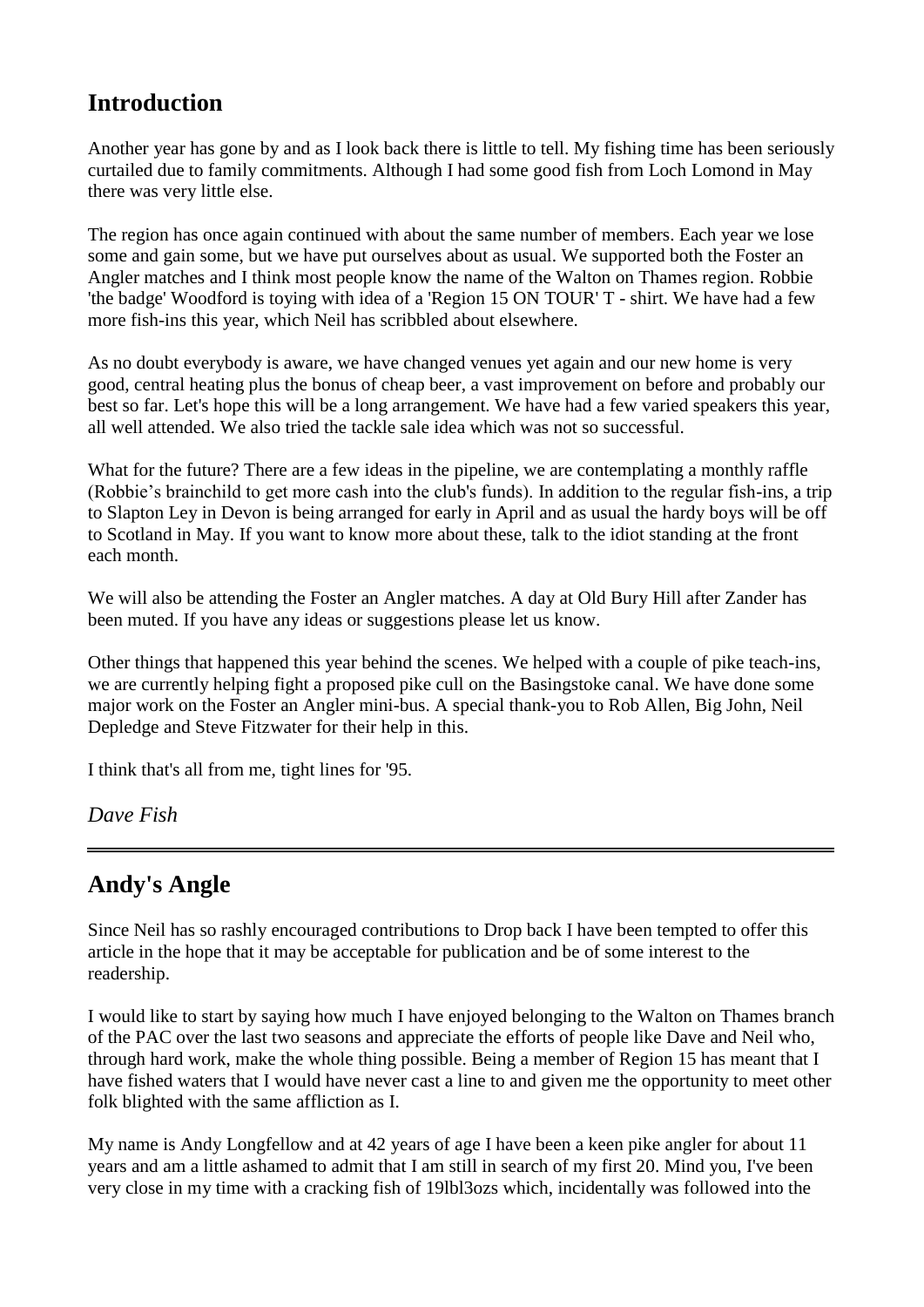net by a jack - it doesn't count when it's two fish, does it? During this same session I was approached by a part time piker and I naively reported my success. He quickly assembled his tackle, jumped into the swim next to me and promptly landed a 21, asking me to unhook it as he wasn't prepared to handle it. I think there's a moral in there somewhere for me.

My first introduction to pike fishing was at Horton's Kingsmead fishery in the good old days when it was run as a trout farm and, the ultimate luxury of "livies" available for sale on site. It was a condition of the day ticket that all pike be surrendered to the Kingsmead management and we were obliged to sacrifice some singles when in sight of the farm shop but damn me if the big ones didn't wriggle their way back into the water after having been photographed and weighed - it was surprising how clumsy we got when we tried.



Methods I employed on this weed-free gravel pit were usually float paternostered livebaits. I discovered the delights of hotspots and the pleasures of lure fishing - the best lure here, I found, was a 28 gram silver Abu Toby.

Nothing lasts forever, does it? Eventually the trout farm went bust after one too many raids by our "friends" in the A.L.F., they were slashing the nets on the trout pens under the cover of darkness and unwittingly releasing the trout into the waiting jaws of old Esox - pretty smart eh? Anyway the fishery eventually came under the control of Leisure Sport and subsequently got hammered - I've returned since but it will never excite me as it used to and I think that, like so many things in life, there's really no going back.

The wilderness years followed as I tried my luck on Stockers Lake in Hertfordshire with little to show for it. Much later I discovered that the water was a little out of balance with large shoals of perch fry, loads of jacks and a few doubles, a situation which is being addressed as I write this. My best at the pit was an 18 which I caught twice on suspended smelt within a few weeks from the same spot on this 80 acre pit.

I have never really enjoyed fishing shoulder to shoulder with other anglers and, as a result, tend not to fish the circuit waters. I was a member of Kingsmoor Anglers for a little while and fished a small pit at Colnbrook - the least said about that diversion the better. Rescue was at hand, however, and I



was introduced to a great fishery in Oxfordshire by Pete Miles, RO for Greenford. By watching Pete carefully, I was able to gain confidence in fishing in very thick weed and was surprised to learn over the two seasons that I fished it that there were few productive areas. The water was, however, crystal clear and it was possible to stalk fish. Part of the fun here was being teased with blistering runs from voracious still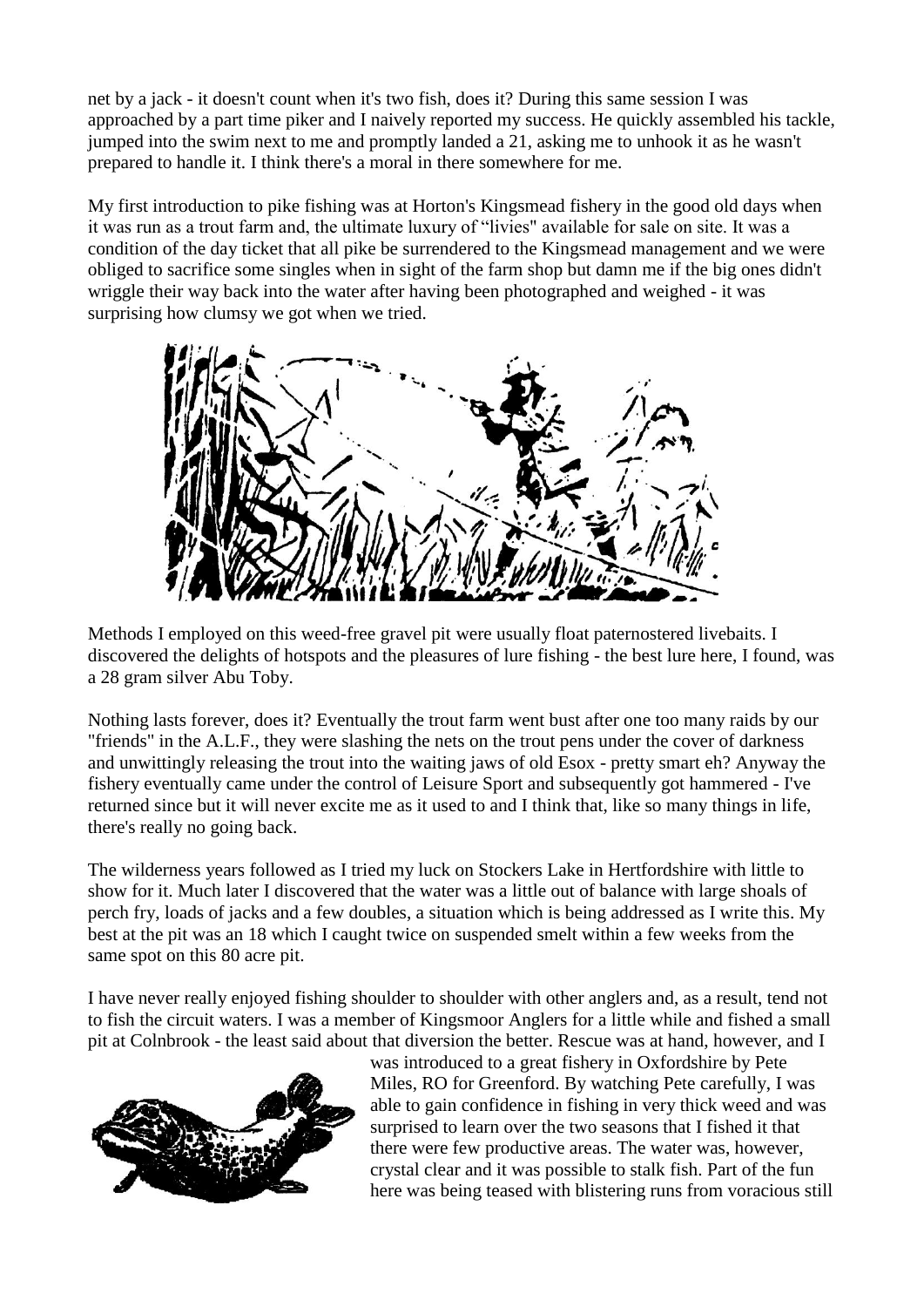water chub, who think nothing of clearing off with a free lined sardine. Deep joy!!

After two winters of thrashing up and down the M40 I decided to call it a day and spend some time on Gerrards Cross and District's other waters in the Colne Valley. I was never really happy at the Denham Lake (pit 3) but had many a pleasant day at Broadwater - surely the biggest pit in the valley. Despite its size, it didn't take me long to find feeding areas other than the ones that got a regular hammering. There is a great deal of satisfaction for me in finding a good spot on my own without dropping in to the nearest hotspot that everyone knows. Having said that, of course, that may well have contributed to the fact that I'm still in search for the "big two-oh". Will the penny ever drop, I wonder?

I must admit I also enjoy pursuing that other large freshwater species (quick look over the shoulder) - Carp, especially in Holland. I believe that my carp fishing experience has helped me in recent years, particularly in terms of location. I now plumb a swim much more thoroughly than I used to and as a result my catch rate has certainly improved - I wish the bloody weights would though! I am fortunate enough to be a member of an outstanding carp water in Hertfordshire and to date have only considered summer carp sessions there, but following an exceptionally lean spell on my regular pike waters recently, out of sheer desperation, I decided to try for pike. This water is super-hard for carp but over the last two seasons I have become aware of some pike hotspots and thought I'd give them a bash. I arrived early one Sunday afternoon while a strong northerly blew straight down the lake. My first idea was to check a spot where a stream enters the fishery and just by some decaying weeds. Right under my feet I could just make out an elongated shape just below the surface. Was this a collapsed reed stem? No, collapsed reed stems don't have gently oscillating tiger striped dorsals do they?



I scampered off to the car to get my gear and quickly rigged up a free lined smelt and lowered it into the water at my feet. In fact the pike, which I estimated at 4-5 lbs, was so tight to the bank that I was about two metres away from the edge but could still see what was going on. There was only about six inches of trace in the water as I dangled the bait in front of its beak. I had an immediate take but because I hadn't thought things through I now had a pike with my bait in it's gob but due to the short length of line between rod tip and trace, coupled with the rod pointed in a downward direction, conspired to prevent me setting the hooks effectively.

Anyway she soon rolled off leaving me with a semi-shagged smelt and an erratic heartbeat. What a prat!! I felt really disappointed but as the surface settled I was amazed to discover I could still see her, back on station. Having had a dress rehearsal and actually learning from what had just gone wrong I promptly got myself sorted out and eventually persuaded her to join me on the bank. It was, at that time, my best fish of the season at 131b 4 oz with a nice fat belly. That was a great result for me and I then went on to set up at a point I'd intended to fish from the start and by drifting some trout deadbaits across a shallow featureless bay in about 4-5 ft of water, I managed to knock out two other fish of 7lb l0oz and 8lb 9oz respectively. I was quite excited with that happy afternoon and will definitely invest some more time down there. After all, maybe my pike fishing experiences may yield some benefit in my carp fishing endeavours!

See you on the bankside!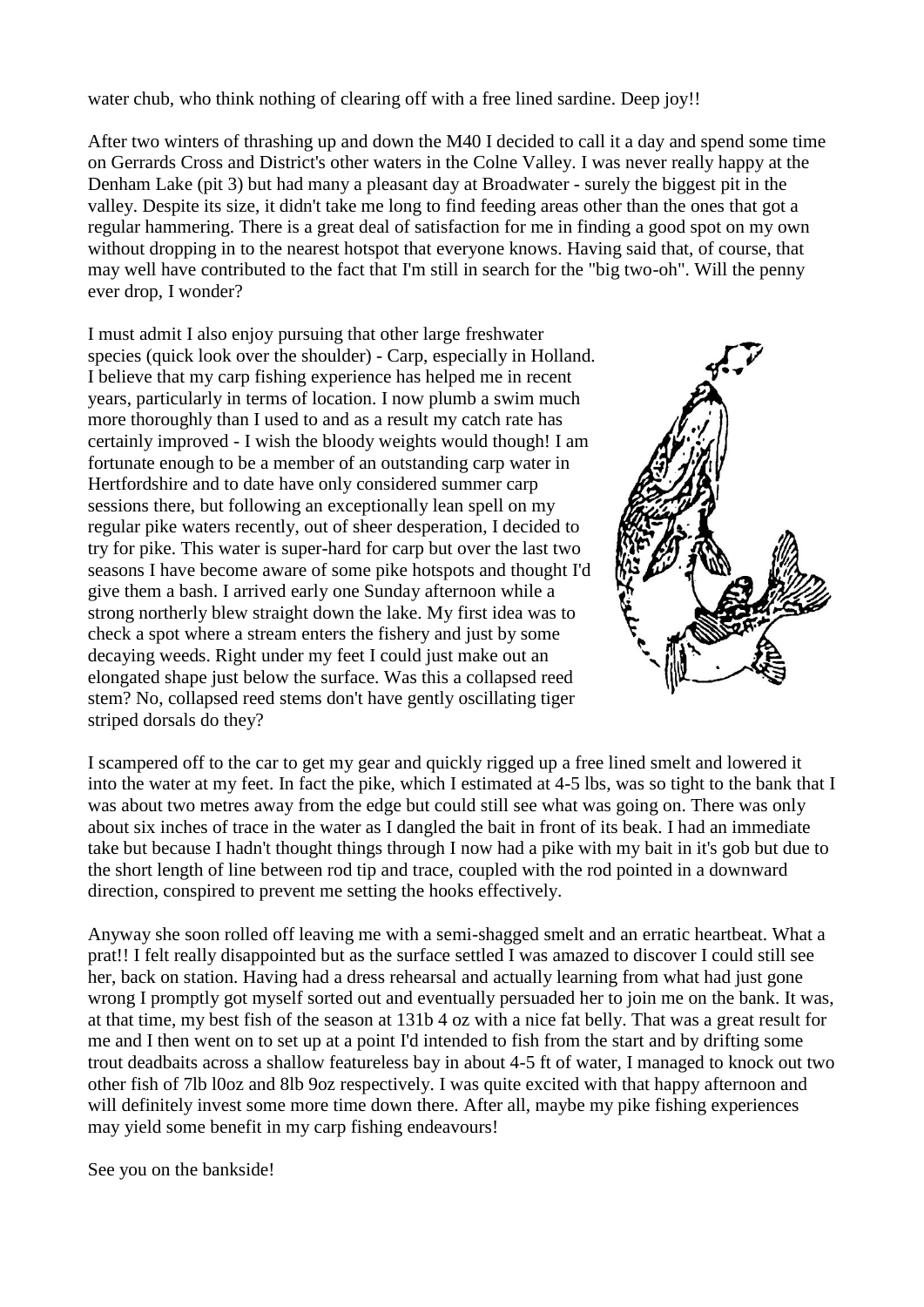# **The Fox Nitec One-Piece Suite**

This is the first purpose made one-piece suit I've ever owned, so I can't compare it to others. It looks much the same as the others and it costs about the same, £85. However, having owned one for the winter I can say that I've put it through its paces and it works! It keeps you dry and it's very warm. I've even worn it on my motor bike and if it can handle pouring rain at 70 mph all day, then it will not let you down when fishing.

The zip and velcro flap keep the elements out, so do the adjustable cuffs. The hand warmer pockets do just that. The hood is a little on the small side but keeps the wind off your lugholes.

Only two disadvantages really. One is the noise it makes when you move and two, it will make you sweat like a pig if you go for even a short walk. So the easy answer to gripes 1 and 2 is - put it on and sit down still!!

It's fully machine washable, even smelt oil washes out of it. Handy tip No 1, turn the suit inside out when washing it. If you don't, the machine will not be able to spin out the water, result - a soaking wet suit that weighs 601b and pours water over the floor (Ask Robbie Woodford!).

All in all, a bit of kit that does what it's supposed to. However it remains to be seen how long it lasts.

*Paul Johnson*

\* \* \* \* \* \* \* \* \* \* \* \* \* \* \* \*

# **Fish-Ins 1994/95 A personal view by Neil Depledge**

Since I joined the PAC about 5 years ago I have enjoyed fishing on a variety of waters, many of which I would not have fished if I were not a Region 15 member. This season, so far, we have had seven Fish-Ins plus two longer trips to fish in competitions supporting the Foster an Angler charity.

We started the new season with a visit, on Sun 11 September, to the New Road Pit, near Shepperton. Eight of us fished but the only success of the day was a fish of 12lbs 2ozs which fell to its namesake Dave.

On Sunday  $25<sup>th</sup>$  September, six of us visited Haliford Mere at Shepperton. This water has changed considerably since last year due to major in-fill work, but it is still a water capable of producing big pike I had a fish of 11lbs 10ozs on a popped up red sardine. This was a very gentle bite resulting only in the rod tip twitching. Earlier I had had a I similar bite which resulted in my reeling in a sardine which had been bitten in half (presumably by an eel). So I only half heartedly wound down into the fish but was soon delighted as the fish not only broke the surface but cleared the water by about a foot.



The fish of the day fell to another angler, who along with his partner only fished the successful swim because we were in

the swims they wanted, and wasn't he happy as a fish of over 20lbs glided into his net.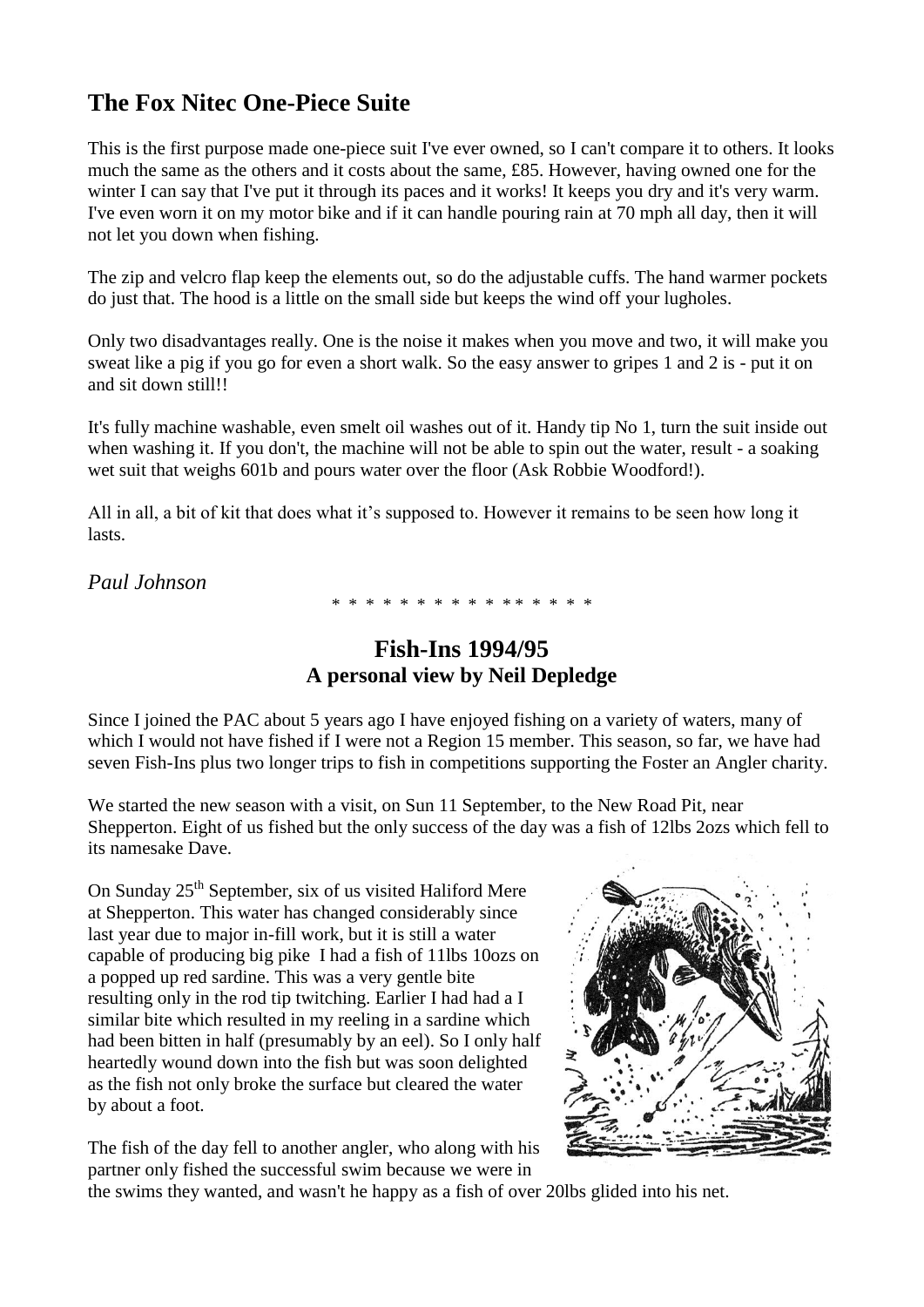Steve Aldridge was also successful with a jack of about 5lbs on a lure, as well as three perch, all around the pound mark, also on lures.

Sunday  $9<sup>th</sup>$  October saw 10 of us fishing the Pike Pairs Championship on the Hobhole Drain in Lincolnshire. The whole weekend is a tale in itself and I hope someone will put pen to paper and record the weekend's events. On the fish front, however, Bill was shown the way home by his nonfishing brother-in-law who landed a pike of about 3.5lbs. Not a big fish but a veritable monster compared to the tiny 1.5lbs fish landed by lan Goodchild and the even smaller 10ozs, (yes that's right 10ozs) hauled in after a 25 second fight by Rob Allen. I bet some of you didn't realise pike could be that small! The day was a tremendous success for the charity with over £3500 being raised.

Theale Lagoon on Sunday 16 October is better ignored as 7 blanks say it all. This once magnificent water is now a pale shadow of its former self and is probably best forgotten until we hear of things improving.

The weekend of 29-30 October had been pencilled in as our weekend trip to the carp society's water "Chimneys" in Northamptonshire. However, as this clashed with the John Foster Memorial match at Manea in Cambridgeshire we had to change our plans. Twelve of us travelled up in two minibuses although Big John was unable to fish due to a severe injury to his hand, so young Paul Smith acted as his right arm and bank runner. Robbie Woodford caught a 5lbs fish to take second place in his section. The match was won by a fish of 24lbs 5ozs caught in the first hour and there was a second 20lbs+ fish late in the match. About £1600 was raised on the day with further monies from sponsorships to be added.

Two weeks later, on Sunday 13<sup>th</sup> November, I led a bemused group of anglers on a bit of a mystery tour. The new Frimley bypass confused the hell out of me and we spent half an hour driving round trying to find Coleford Lake at Mychett, only to find that none of the locals called it by that name and so at first were unable to help. When we eventually found it I realised that if we had taken the previous exit on the bypass we would virtually have driven into the lake.

The lake looked a picture and despite the driving wind I think we were all fairly confident of catching. Indeed within an hour of setting up Nigel Hampton had a fish take his bait on the drop and after a short fight landed a new personal best at 15lbs 12ozs. But sadly that was it at our end of the lake. At the other end Paul Fry had landed a fish of about 5 Lbs and Robbie had the misfortune to hook and land a seagull.

Sunday 27<sup>th</sup> November and we were off to Ardingly Reservoir in Sussex. Dave and Robbie fished from a boat and Dave was rewarded with a new lure caught PB of 10 Lbs. The remaining 6 of us headed for the far end of the water. I fished on my own near the mill inlet and the others further along on the Balcombe Arm. Unfortunately I was beaten to the swim I had been advised to try, so set up just across the other side of a small bay. Between 7-30 and midday, the angler fishing the inlet swim landed seven doubles from 10lbs 8ozs to 17bs 4ozs plus a I smaller fish and he lost another, plus a couple of missed runs. All this time I hadn't had a touch and my baits were only yards away from his. As he started to pack away I moved into his swim and almost immediately had a run on dead bait which I missed. Changing to a trout livebait, I was soon into a fish which weighed in at 10.5lbs. This was followed two hours later by a second fish of 8 Lbs plus. So, by the end of the day 8 doubles and two smaller fish totalling over 100lbs had been landed. Personally I've not seen anything like this before and whilst I wish I had caught more of them, it was a pleasure to see so many fit and healthy pike in one session. Meeting up with the others in the car park I found out that Maurice Parslow (Big John's brother in law) had landed his first ever pike, a fish of 8lbs 8ozs.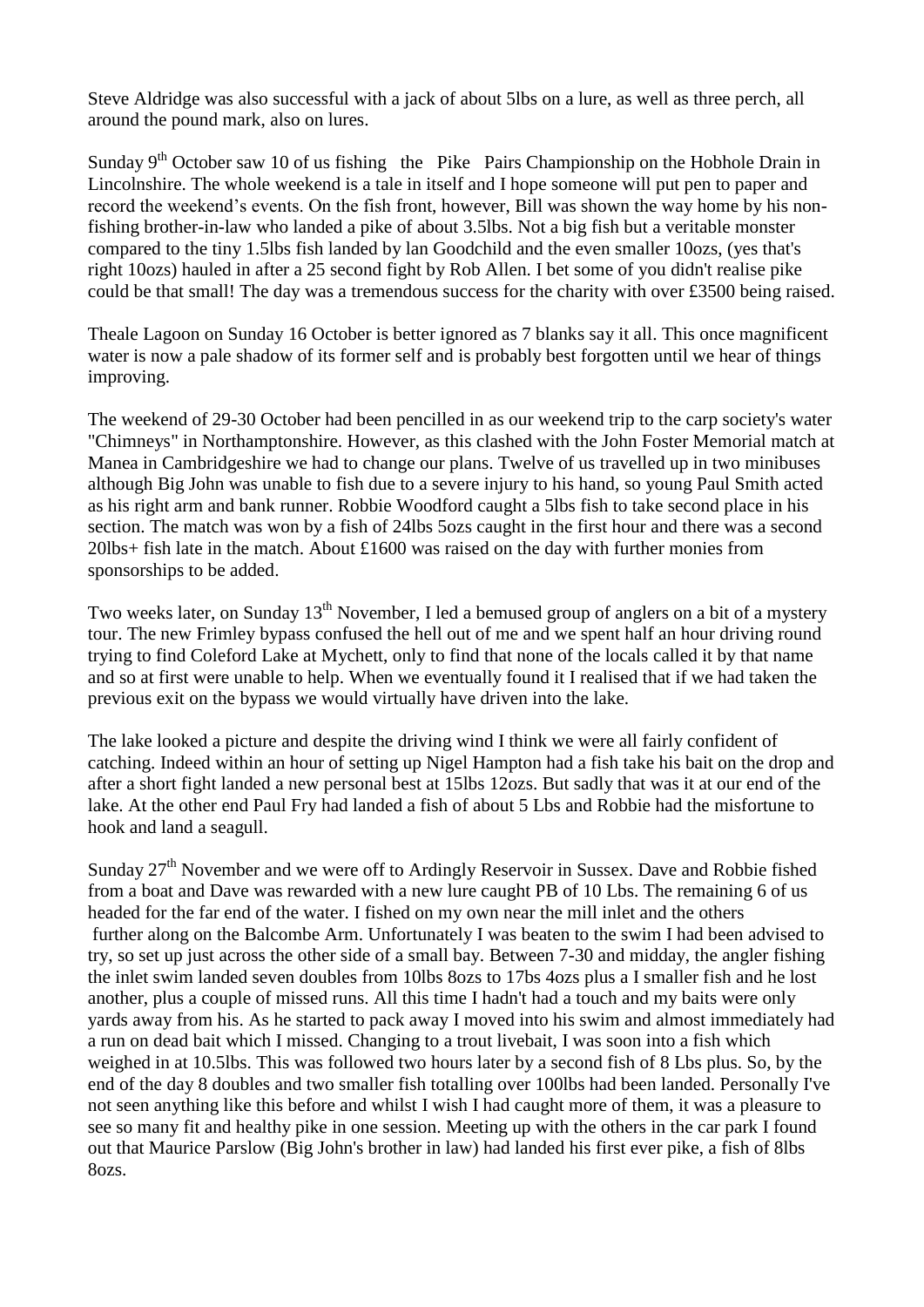Sunday  $11<sup>th</sup>$  December and there we all were, squelching through the mud at New Road Pit. Most people followed the text book and fished the river and motorway banks as the wind had been blowing constantly into that comer. Young Paul and myself, however, made the hike round to the wooded point, Paul attempted to go swimming but thought better of it at the last moment. He then discovered that he had lost the buzzer bar off Dave's rod pod and of course it had dropped off just inside the gate so it was some time before he actually started fishing. Just after 8 o'clock I had a gentle take on a green Kwik-fish and soon landed a lively fish of 8lbs 6ozs (my best on a lure).

A little later we saw Robbie strike at a running fish but sadly he missed it. I decided that as we were getting nowhere on deads, I would stroll round to where Trev and Robbie were, say hello and get a few small roach out of the river. As an after thought I took my lure rod and a couple of lures with me and as I rounded the top comer hooked into a small but very lively jack of 6lbs 8ozs. This somehow managed to shed the hooks in the net and then roll over and over so that I had to cut the hooks out, so badly were they caught in the mesh. By the time I got to Trev and Robbie they were just moving to another swim. The Ash was charging through and was unfishable so I abandoned all thoughts of livebait. On my way back I had a third fish, the smallest so far, of just over 4lbs. This fish came from the top bank next to the pile of barley straw bales dumped earlier in the season.

As Paul and I left, we discovered that both Trev and Robbie had also been successful. Their second move of the day found them covering the bottom comer and both had fish shortly after setting up, much to the annoyance of the angler who had fished in the adjacent swim all day with nothing to show for it. Trev had the larger fish at 11lbs and Robbie the smaller at 5lbs.

Sunday  $8<sup>th</sup>$  January should have seen us welcoming the New Year by the side of the Thames at Laleham, but heavy rains put paid to that, so we returned to old faithful, New Road. Whether New Years resolutions were at work or what I don't know, but most of the anglers seemed to be either new faces or members who haven't been to a fish-in for ages. Dave Ouseley was the star. He landed a fish of 13lbs 14ozs from close to the top corner and shortly after had all of us calling him names as the sound of his alarm drifted across the lake indicating a second fish. This one, however, had black feathers instead of scales and an interesting fight developed as the cormorant kited left and right in an attempt to shed the hooks. Sadly (luckily for the birds sake) the line parted just as the bird was nearing the net and a sad looking bird swam off before flying away from the lake, hopefully never to be seen again. Somehow I doubt it. The other Dave (Fish) was also a star when at 1 o'clock he served up plates of piping hot "chicken a la king" with rice. This really is a civilised way to go fishing. Unfortunately for Dave, due to a problem with his reel he had earlier lost a fish estimated to be nearer 20lbs than 10. Just to rub things in, as the day drew to a close Dave 0 did land a second fish, weighing in at just over 8lbs.

Sunday  $22<sup>nd</sup>$  Jan was the best and worst all rolled into one. An amazing 14 anglers turned up and eight hours later 28 rods had still not bent to the weight of a pike. The weather forecast was lousy but until about 11-00am it was a very pleasant January morning, then it started to rain and that was it for the rest of the day. Intelligence sources had told us that there were catfish in the water as well as large pike. When the bailiffs came round they confirmed this, or rather they confirmed that several years ago someone had put TWO cats in the water. They have been hooked but never landed. Sightings estimate one, or both, to be in excess of 20lbs.

The bailiffs also told us we were wasting our time on dead baits and suggested that since Farlowes was just down the lane we might want to get some live trout. By the end of the day we were all wondering whether they had shares in the trout business, as despite frantic mini surges the trout remained as undamaged as the deads. (Although two dead baits proved irresistible to the lakes coot population and both Big John and Paul Smith had screaming runs).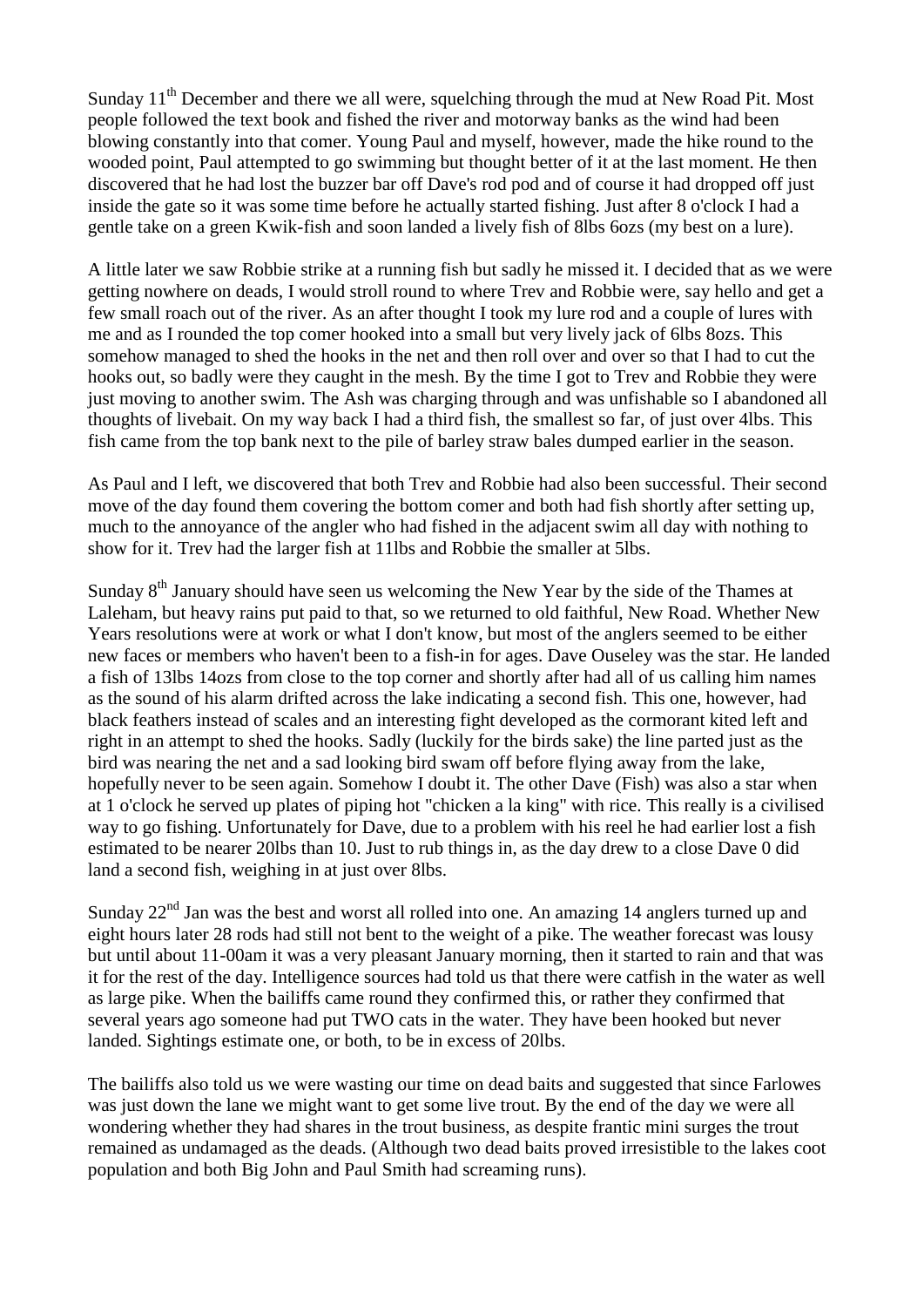The trip to Papercourt on Sunday  $5<sup>th</sup>$  Feb was eagerly awaited as we have heard of big fish coming from this water. Ten of us met in the car park and Dave distributed the day tickets. This is a large water and soon we were well spread out along two of its banks although, since none of us had fished it before, it was a bit hit or miss as this is a virtually featureless pit.

Within an hour, however, a shout came up and Bill's mate (sorry, I don't know his name) had landed a fish of 16+lbs. Bill seems to be very good at taking people fishing and blanking whilst his guests catch, Malcolm landed a small jack of about 3lbs and it was whilst this was being unhooked that possibly the most disturbing event of my fishing life took place.

There was a piercing scream from a woman down the bank and, as we ran towards her, I realised that one of her four dogs had picked up my dead bait, complete with hooks, which was lying on the bank (Being a caring piker I had taken my baits out of the water whilst I was wandering up the bank with a lure rod). Consequently, this stupid Labrador type dog had swallowed a sardine with a VB double and a size 2 single (thank goodness I wasn't using two size 6 trebles); although to be fair it was probably the woman who was stupid for not keeping her dogs under control. To cut a long and harrowing story short, she eventually got the dog to a vet and the matter was dealt with. This does, however, raise the point of who was to blame and what to do in the future. The woman, who was middle aged, was trying to control four medium to large sized dogs, only two of which were on leads. One of the dogs had already picked up a dead bait from Bill and they were running around all over the place. My swim was several yards from the main path and several feet below the level of the path, so I didn't give it another thought when I left my two baits lying on the bank at me side of my rods.

As a result of this I will, in future, either remove my baits from the hooks or cover them with something to prevent dogs or other creatures from getting at them.

Anyway, enough doom and gloom and back to the fishing. In the mid afternoon I lost a small fish which I never saw and Malcolm landed his second pike of the day with a lively fish of about 8lbs. A hour so later and I had a worrying sense of déjà vu, when another woman ran up the bank shouting. This time though it was good news as 'a man' needed a hand with a big fish! This 'man' turned out to be Andy Longfellow who had just netted a fish which he was convinced would go 20. It was a beautiful, pale coloured, deep bellied fish which pulled the Avons round to 21lbs 12ozs. Not only was it Andy's first 20 but it rounded off a week that had already seen three other big doubles come to his net. The reason I put 'man' in quotes is that Andy was fishing a swim that had been occupied by another angler for most of the day but he had gone home shortly before Andy moved into the swim. (I hope he never finds out!!)

There are still another two fish-ins before the end of the season (at Leisure Sports' Chertsey Lake and Vicarage AC's Burghwood Park Lake, so if I haven't bored you rigid or put you off in any way, why don't you give it a go?



# **Salmo Trutta, his mate the Chironomid and me!**

I don't know about you but I'm glad the 93/94 season ended, the close season arrived just in the nick of time for me and saved me from jacking it all in and becoming a train spotter!(Brown Stay-Press trousers, bri-nylon shirt and orange cagoule, lovely, lovely). Having said that I now faced three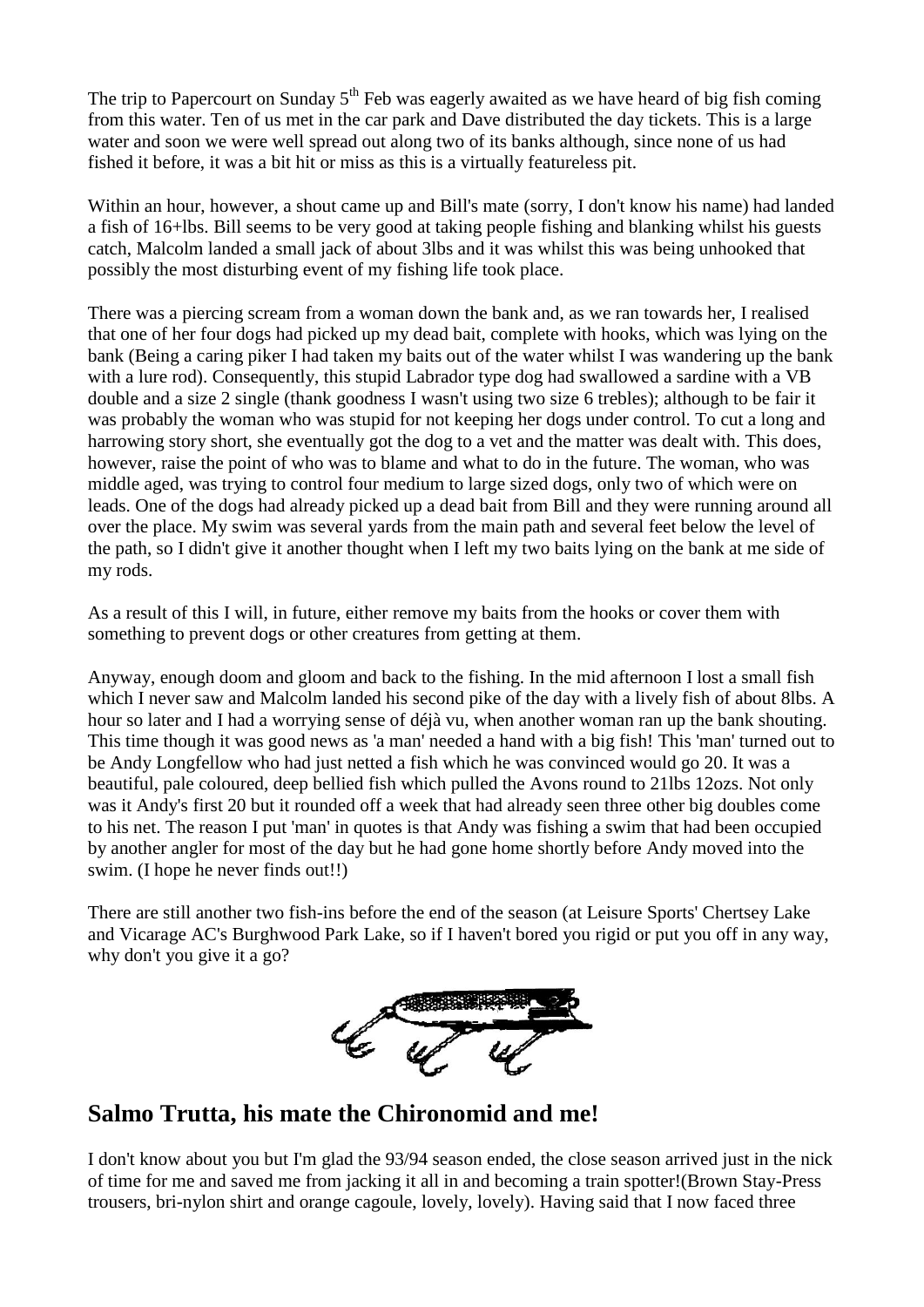months off, bloody hell! If there's one thing worse than too much fishing it's no fishing!! 93 days of cleaning your gear, 2232 hours of dreaming about fish. Oh God, Platform 3 here I come! The answer is simple FLY FISHING.

Alright, alright, why is it that everybody bursts out laughing when I announce that I am taking up fly fishing? That and comments like "Stocking up on dead baits then?" and "You'll look a right prat in tweeds and a deerstalker!" Still, never mind, after three weeks reading up on the subject (learning everything but understanding nothing) and putting together the basic gear for about £75, I'm ready to make a fool of myself. I really need a lot of help. Enter Trevor Nichols.

Here's a man who knows the difference between a gold ribbed hares ear and a booby. He knows that when trout are "smutting", they are doing nothing illegal! Here's a chap who can actually cast properly (I tried it in the garden, what a mess; the kids are still laughing about it!). A date is set, preparations are made, advice is taken and we're off.

After a pleasant drive through the Surrey countryside, Trevor, his father and I arrived at a trout fishery called "Hazel Copse", near Cranleigh. The sun was out, it was warm with a gentle breeze and I could see fish moving about on the surface of one of the two small lakes.

Now picture this, it's half past eight in the morning, it's Wednesday and it's the close season. You were probably on your way to work, stuck in a traffic jam and dreaming of June 16th. I was watching Trevor show me how to cast, he flicks out my line onto the water where it floats, the fly sinks. He shows me how to retrieve the fly, then hands me the rod and I have a go at retrieving, I slowly bring the orange gold head fly towards me. BANG! the line tightens up, my bendy rod flies round and starts jigging about all over the place, I'm



in!! Bloody Hell, I'm in, on my first cast and I've hooked some kind of monster. What you've got to remember is that I had fly rod in one hand, the line in the other and fly rods are so soft that you can feel every last move that your trout makes. If you can imagine a 6lbs summer condition, river run jack pike, caught on a 10ft pole you get a good idea of what it's like to catch a 1 l/2lbs rainbow trout on a fly. It's incredible. By the time I'd landed my first trout and Trev had taken my photo, you should just have got to work, now it's my turn to laugh!! (I'm not wearing tweed).

"Beginners luck", you cry and I agree, but I don't care. I went on to catch another three during the day under my own steam; I lose two or three others. I also caught various fences, bushes, the ground and even myself! In the backside!! Good job the fly was barbless. My best fish was about 2 to 2 1/2lbs and gave me a right hiding, it even took line off of me and you should have seen it jump. Trevor had 4 fish of between  $1 - 1$  1/2lbs as well. Unfortunately Trev's Dad blanked but not for lack of trying. During the day I had to keep resting my aching arm, but Trev's Dad kept going, talk about persistence.

On the subject of trying hard, there was this chap fishing the same lake as me, whom after blanking for a couple of hours decided to move on to another swim. So Trev and I moved into his old swim and you've guessed it, Trev catches one. The poor sod didn't look too happy at all and to rub salt into the wound, we did this three times. The last time he gave me such a look, he looked as if he wanted to throw himself in!!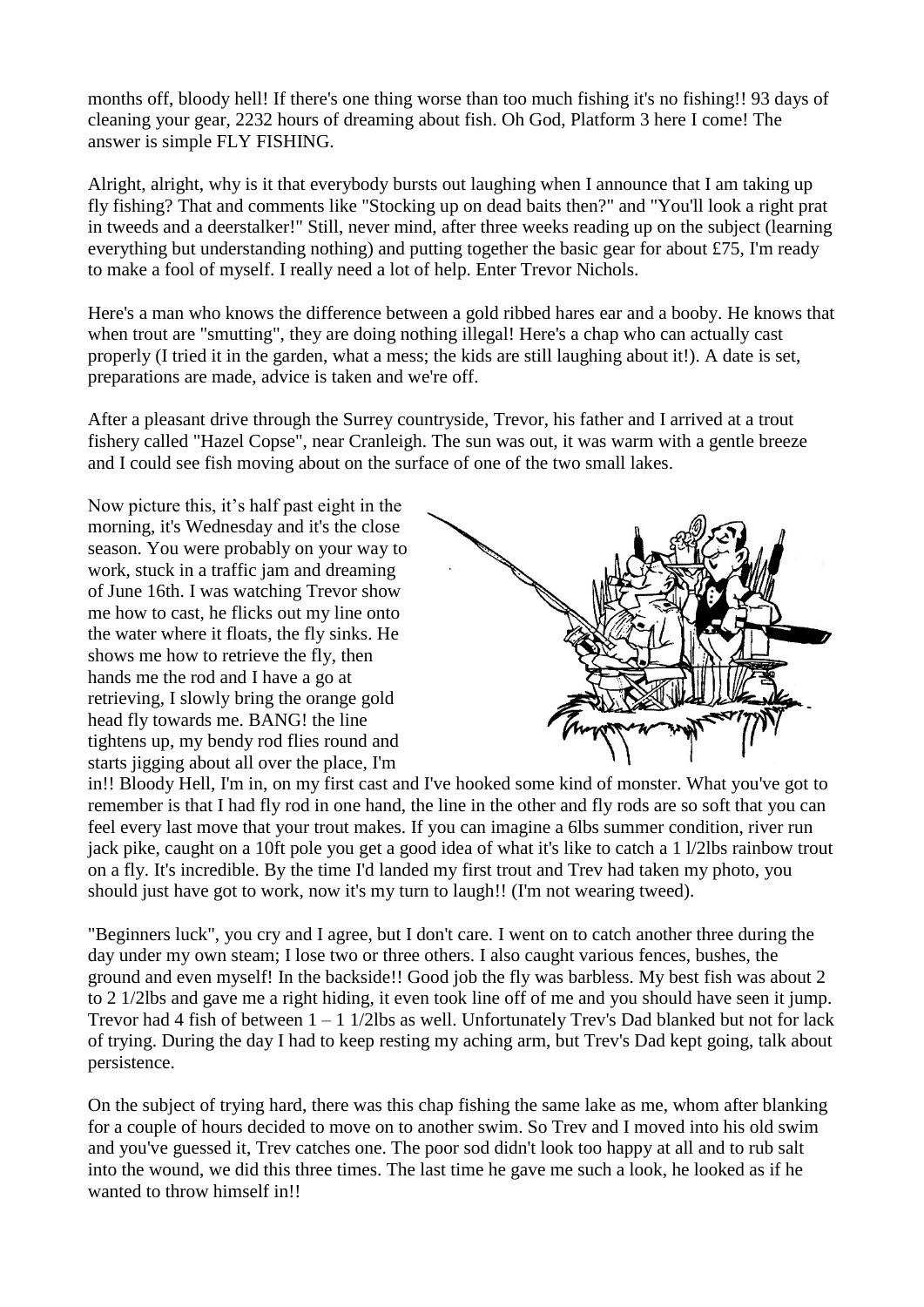Anyway all good things come to an end. We packed up at about half past three and I was totally exhausted! Just to fill you in on some of the facts: - It cost us £8 each for the day on a catch and release ticket (all our fish lived to fight another day). The water is stocked with both Rainbow and British Brown trout and it's also stocked with land locked salmon. We met the chap who last year caught the biggest salmon in the fishery at 34lbs!! Think about it, a 341b salmon on a trout fly rod.

So to finish off, if you think fly fishing is only lure fishing with a dodgy cast, you're wrong. The care and attention given to the making of and choice of and the use of a fly make us lure fishing for pike look like kids!! The understanding of water and the insect life in it is a skill that these chaps mastered long before we pikers could even say 'thermocline', let alone understand it. Despite all this "high art", it is a refreshing way to catch fish. If you think that it



is restricted to trout and salmon then think again. There's a fly imitation of every living thing in the rivers and lakes, from bloodworm (think about that) to fish and frogs. Chub and dace can be caught on the fly, pike and perch are total suckers for them.

So come the opening of the course season after a close season fishing the fly for trout I might go in search of pike and perch as well. So if you are sick of the close season and the thought of a Type 46 locomotive with Pullman coaches makes you gag, don't despair, try fishing with a size 14 Dog Nobbler on a braided leader with a weight forward AFTM 8 weight, floating line coupled with an AFTM 7 to 8, 9ft 6in soft action carbon rod with a rimfly 80 regular reel and 100m of black streak backing and relax.

See me for details or Trev for help.

Honestly, it's easy and deerstalkers are very comfortable.

*Paul Johnson* (11.4.94)